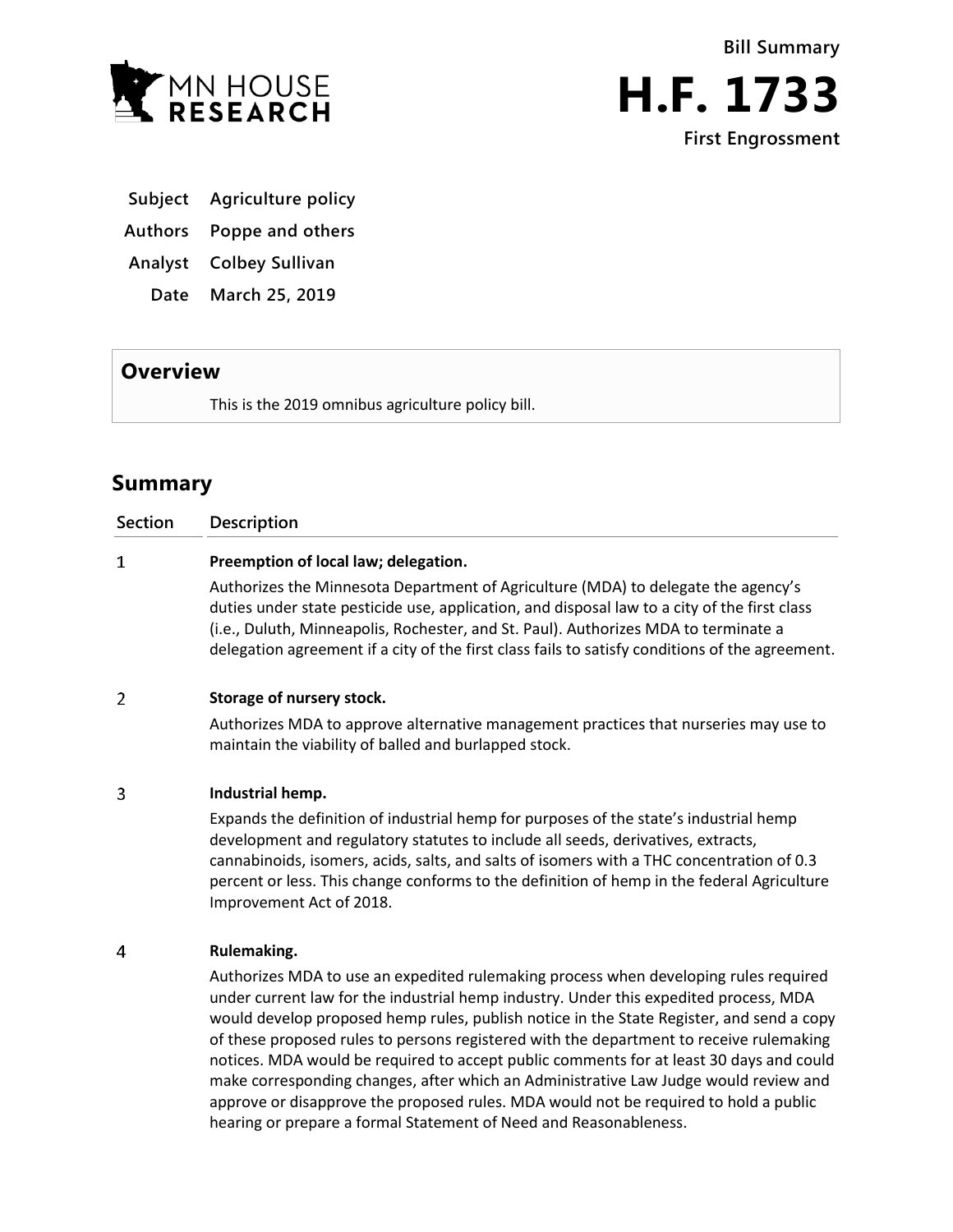#### 5 **Drug.**

Clarifies interpretation of the definition of "drug" for purposes of commercial feed law.

#### 6 **Application; date of issuance.**

Establishes the license period for a new food handler license category created in the next section. This new license would be available to businesses that conduct only customexempt meat and poultry processing or slaughter. Custom-exempt operations are those that slaughter and process animals (e.g**.** livestock, poultry, wild game) for consumption by the animal's owner.

#### 7 **Classification.**

Creates the new custom-exempt license category. Businesses eligible for this new license category would be those that mark all products as "Not For Sale" and do not conduct retail or wholesale sales in the same facility.

#### 8 **Delegation to local board of health.**

Expands MDA's ability to delegate its statutory responsibility for retail food business licensing and inspections to local units of government. With this change, MDA's delegation authority would expand from only groceries and convenience stores to include other retail food handlers as well. However, MDA would retain jurisdiction over meat and poultry processors and other businesses regulated under the state meat inspection program. Under current law, MDA may delegate to local units of government only the agency's authority to inspect grocery and convenience stores.

#### $\overline{9}$ **Agreements to perform duties of commissioner.**

Makes conforming changes to reflect MDA's expanded food-handler delegation authority.

#### 10 **Approval of agreements.**

Makes conforming changes to reflect MDA's expanded food-handler delegation authority.

#### 11 **Fees effective July 1, 2003.**

Provides that those who apply for and receive the new custom-exempt food handler license would pay the same fee as those businesses that hold a retail food handler license.

#### 12 **Eggs in possession of retailer.**

Establishes separate shelf-life limits for Grade A and Grade AA eggs sold at retail, allowing Grade A eggs to stay on the shelf almost 50 percent longer than Grade AA eggs before they must be removed from sale.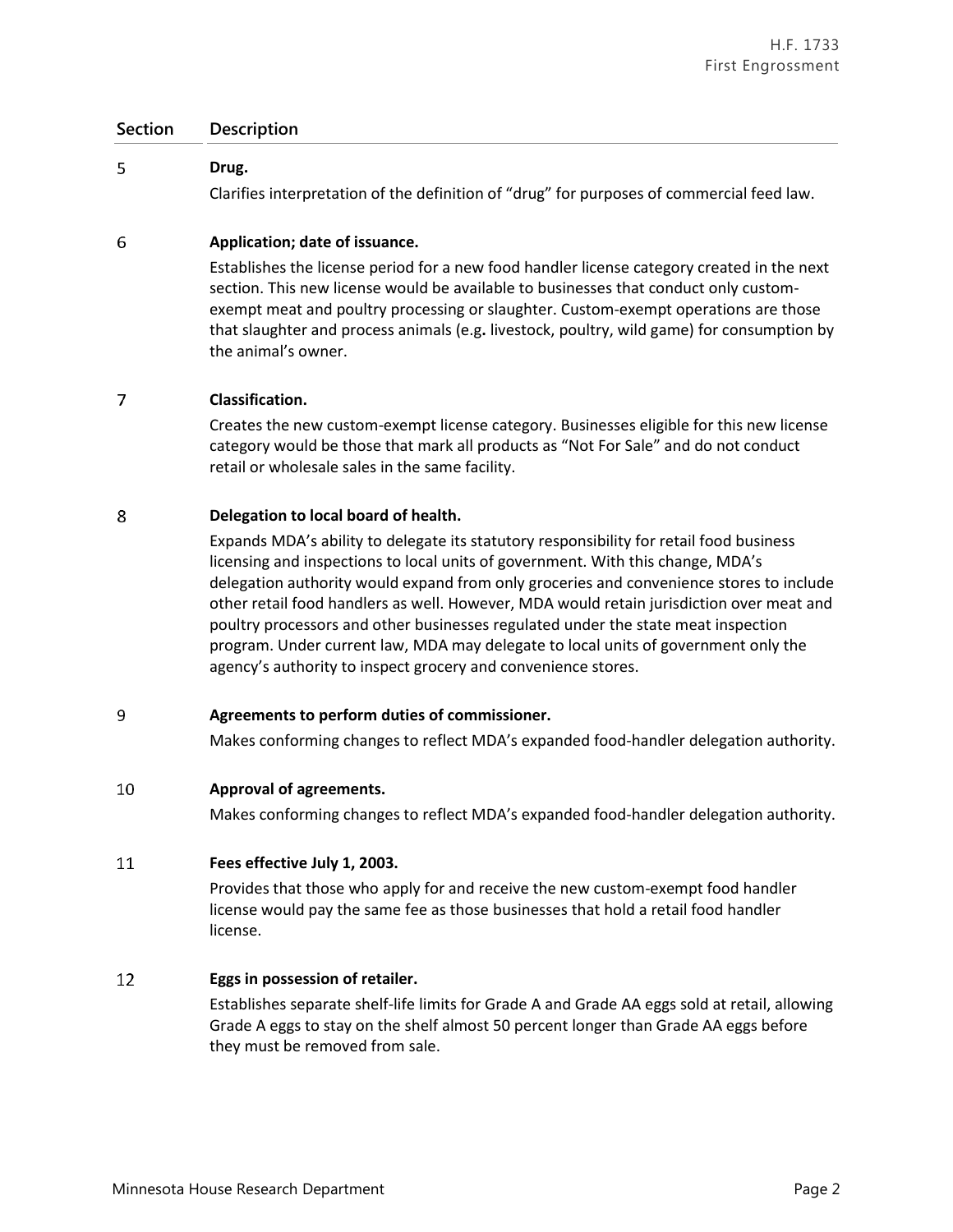#### 13 **Organic agriculture; commissioner duties.**

Extends the existing Organic Advisory Task Force by five years, to June 30, 2024.

#### 14 **Milk storage requirement.**

Prohibits haulers from picking up milk from a dairy farm unless the farm's bulk tank is in proper working order. Prohibits a hauler from picking up milk stored for more than 72 hours at a farm; authorizes MDA to waive this 72-hour limit in cases of hardship, emergency, or natural disaster.

#### 15 **Labels.**

Modifies required label information for milk and dairy products sold in Minnesota when these products were produced in another state where official milk plant numbers are not assigned.

#### 16 **Manufacture of cheese; requirements in process.**

Requires cheese produced from raw milk and subjected to an aging process for at least 60 days after manufacture at a temperature of 35 degrees or more to be labeled as aged for 60 days or more.

#### 17 **Emergency powers.**

Allows MDA to issue permits, in the event of a disaster, to move food if the applicant satisfies all disease and other control measures established by the agency.

#### 18 **Mandatory surveillance for chronic wasting disease; herd depopulation.**

Requires a farmed cervid herd to be depopulated when one animal in the herd tests positive for chronic wasting disease. Requires the herd owner to pay for the depopulation unless federal and state funds are available.

#### 19 **Advanced biofuel.**

Modifies the definition of "advanced biofuel" for purposes of the Advanced Biofuel Production Incentive Program to coincide with, rather than link directly to, the corresponding definition in the federal Renewable Fuels Standard. This would allow MDA to designate additional eligible advanced biofuels when such fuels have not yet been officially designated by the United States Environmental Protection Agency under the federal Renewable Fuel Standard.

#### 20 **Biomass.**

Defines this term for purposes of biomass sourcing requirements in the Advanced Biofuel Production Incentive, Renewable Chemical Production Incentive, and Biomass Thermal Production Incentive programs.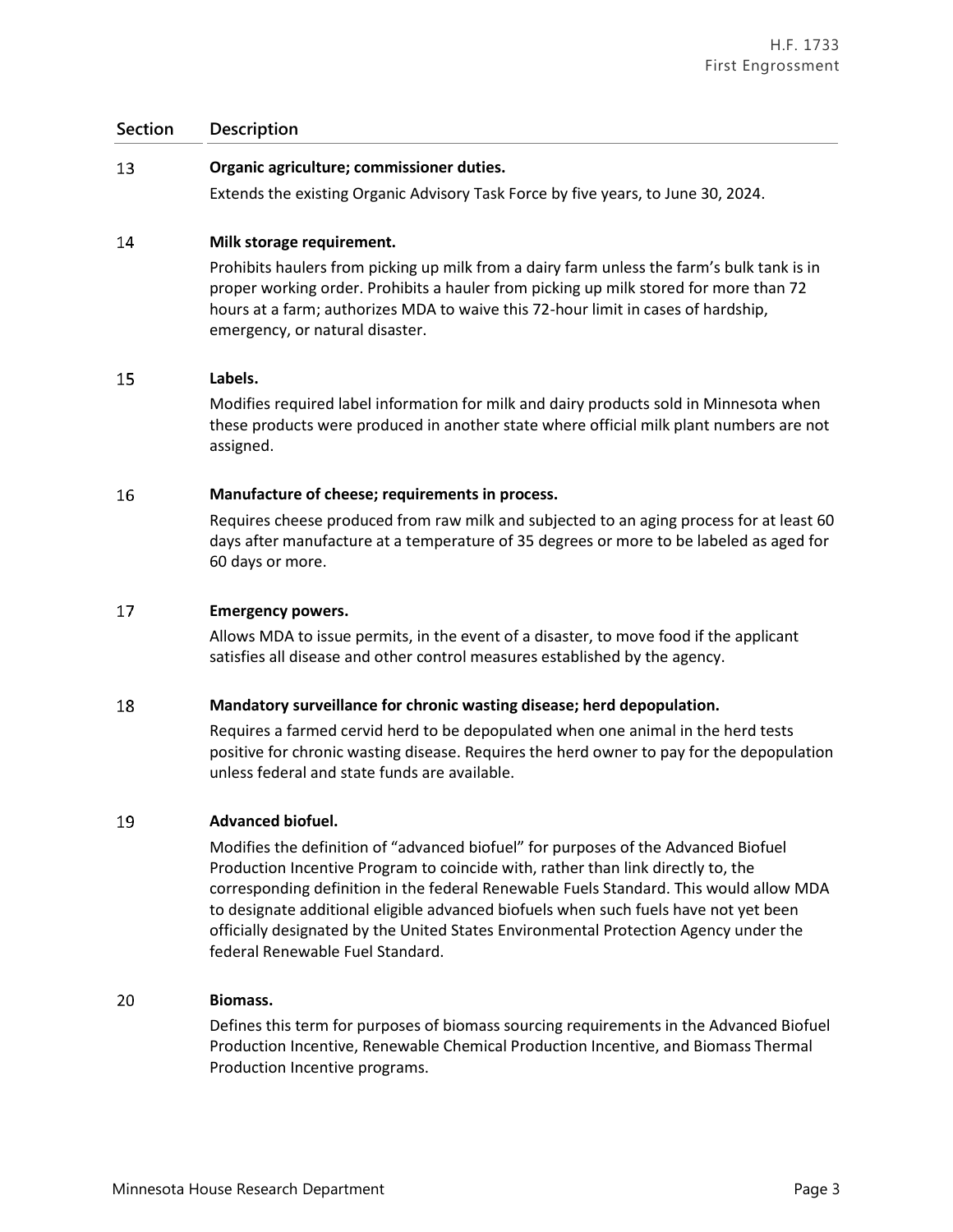#### 21 **Renewable chemical.**

Modifies the definition of "renewable chemical" for purposes of determining a facility's eligibility for the Renewable Chemical Production Incentive Program. Eliminates the term "biobased content" from the definition – the definition for that term would be repealed in the final section of this bill.

#### 22 **Eligibility.**

Modifies biomass sourcing requirements for the Advanced Biofuel Production Incentive Program and removes language limiting eligibility to advanced biofuel produced from agriculture, forestry, or solid waste sources. Modifies biomass sourcing requirements for facilities located near the state border.

#### 23 **Payment amounts; limits.**

Authorizes payment under the Advanced Biofuel Production Incentive Program of \$1.053 per MMBtu produced from oil or animal fat.

#### 24 **Cellulosic forestry biomass requirements.**

Modifies requirements that apply to forestry biomass used to produce advanced biofuel eligible for incentive payments under the Advanced Biofuel Production Incentive Program. Establishes a definition of "forest management plan" by referencing the corresponding definition in the Sustainable Forest Incentive Act administered by the Department of Revenue.

#### 25 **Eligibility.**

Similar to a prior section, this section modifies biomass sourcing requirements for the Renewable Chemical Production Incentive Program, removes language limiting eligibility to renewable chemical produced from biobased content, and modifies biomass sourcing requirements for facilities located near the state border.

#### 26 **Payment amounts; bonus; limits.**

Authorizes payment under the Renewable Chemical Production Incentive Program of 3 cents/pound of renewable chemical produced from starch, oil, or animal fat.

#### 27 **Cellulosic forestry biomass requirements.**

Modifies requirements that apply to forestry biomass used to produce renewable chemicals under the Renewable Chemical Production Incentive Program. Establishes a definition of forest management plan by referencing the corresponding definition in the Sustainable Forest Incentive Act administered by the Department of Revenue.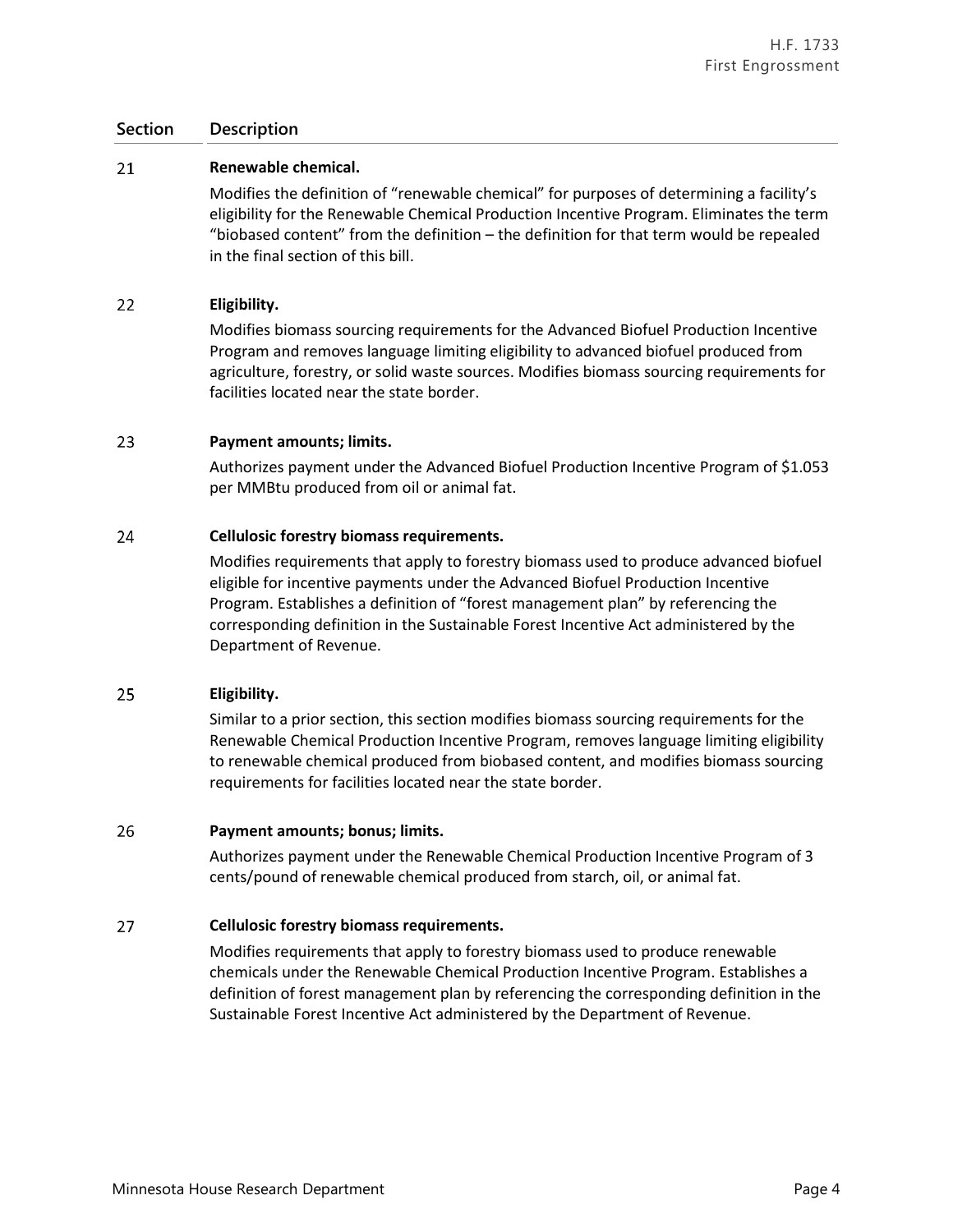#### 28 **Eligibility.**

Similar to prior sections, this section modifies terminology and biomass sourcing requirements for the Biomass Thermal (energy) Production Incentive Program.

#### 29 **Payment amounts; bonus; limits; blending.**

Clarifies that when a facility blends cellulosic feedstock with other fuels in the production of energy, only the percentage of the total energy attributable to biomass that satisfies the statute's cellulosic biomass sourcing requirements is eligible for payment under the Biomass Thermal Production Incentive Program. Provides that if an energy producer becomes eligible due to expanded or retrofitted production capacity, MDA will assume that all qualifying biomass was used to produce biomass thermal energy from the added or retrofitted capacity.

#### 30 **Cellulosic forestry biomass requirements.**

Modifies requirements that apply to forestry biomass used to produce eligible biomass thermal energy under the Biomass Thermal Production Incentive Program. Establishes a definition of forest management plan by referencing the corresponding definition in the Sustainable Forest Incentive Act administered by the Department of Revenue.

#### 31 **Livestock expansion.**

Authorizes the Rural Finance Authority (RFA) to participate in Livestock Expansion loans that facilitate the purchase of a livestock farm.

#### $32<sub>2</sub>$ **Eligibility for beginning farmer loans.**

Modifies RFA's authority to waive farm education requirements for Beginning Farmer Loan recipients.

#### 33 **Definitions.**

Modifies eligibility for the Beginning Farmer Tax Credit Programs originally enacted in 2017. Modifies farm education requirements for participating beginning farmers. Authorizes MDA to waive the requirement if the farmer has a four-year degree in an agricultural program or related field, reasonable agricultural job-related experience, or certification as an adult farm management instructor.

**Effective date:** This section would be effective for tax years beginning after December 31, 2018.

#### 34 **Establishment.**

Expands eligibility for the Rural Finance Authority's Disaster Recovery Loan Program by eliminating language restricting loan eligibility to farmers who experience damage or loss caused by high winds, hail, tornado, or flood. Authorizes loans to eligible farmers who replace livestock, improve buildings, or replace lost revenue due to the confirmed